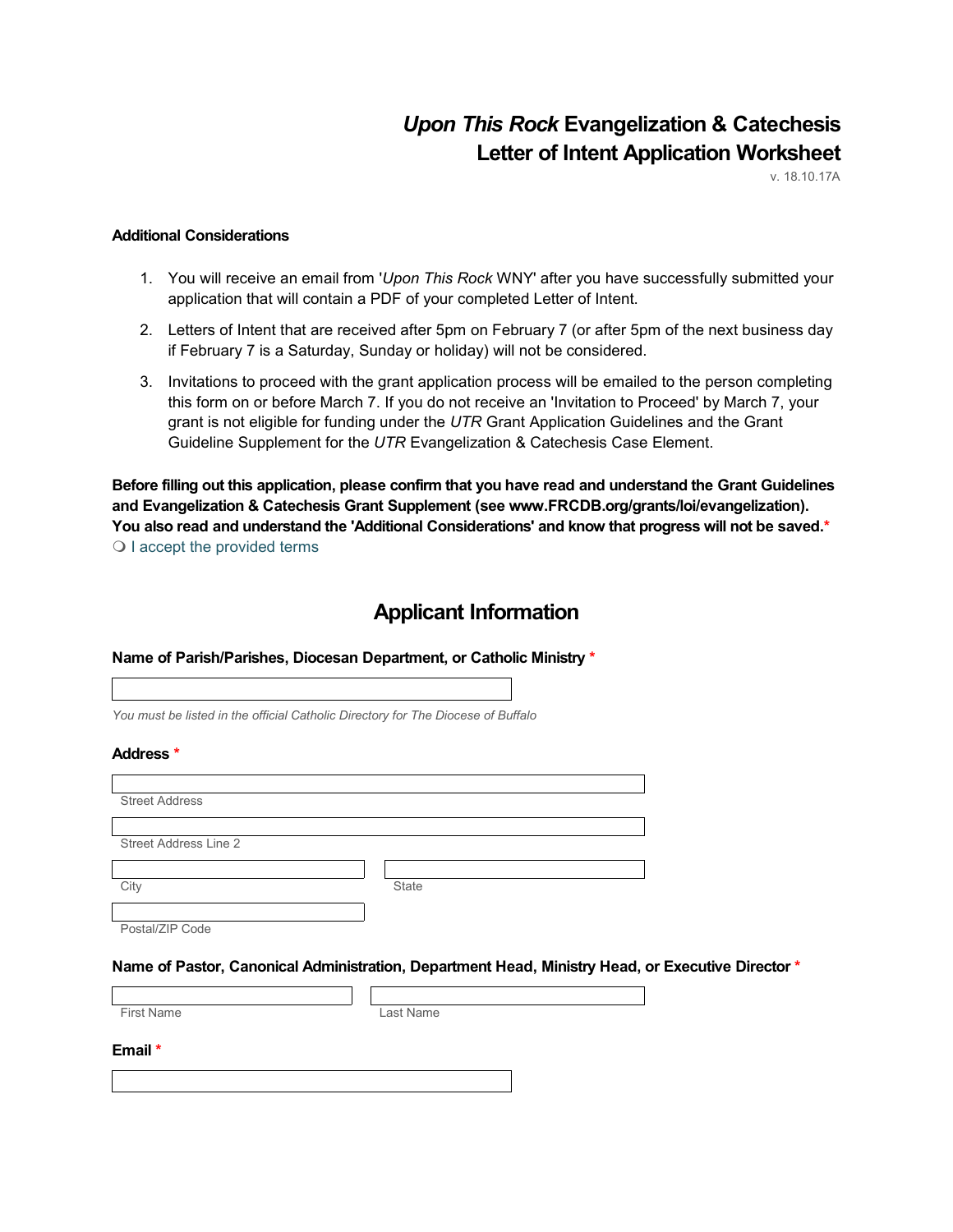**As the person completing this form I verify that I am authorized to make this grant request on behalf of the Applicant Parish/Parishes, Diocesan Department or Catholic Ministry, that Applicant is listed in the Catholic Directory of the Diocese of Buffalo and that before completing this form I reviewed the UTR Grant Application Guidelines and the Grant Guideline Supplement for the UTR Evangelization & Catechesis Case Element found on the Foundation website at www.FRCDB.org/grants.\***  $\bigcirc$  I verify my authorization

# **Focus of Proposed Initiative**

For this *UTR* case element, grant support is directed to innovative, transformational, and sustainable Evangelization & Catechesis programs and initiatives. Please select which of the following best describes the focus of your proposed initiative:

### **Check any or all that apply** \*

- $\Box$  It reaches out to and accompanies those at the margins who are disinterested in traditional methods of church participation
- $\Box$  It provides leadership formation for pastoral and catechetical leaders
- $\Box$  It provides spiritual renewal and/or evangelization training for clergy and other pastoral leaders
- $\Box$  It targets young people and help address their longings for meaning, purpose and connection to their Catholic Faith and Faith Community
- $\Box$  It utilizes digital platforms to reach out to and connect with those that are spiritually disenfranchised, such as young adults, fallen away Catholics and others within our Diocesan community who identify as Catholic, desire to grow in faith and service, but are not regularly found in the pew
- $\Box$  It seeks to accompany families and address their felt and expressed needs
- $\Box$  It is directed at accompanying young adults in the stages of life from preparing for marriage through the baptism of their children, providing resources for their practical and spiritual needs and helping them feel a sense of belonging and support from their parish community
- $\Box$  It engages multiple parishes to participate in collaborative, meaningful evangelization opportunities
- Other

# **Brief Description**

In a short paragraph, identify the purpose of the proposed project for which you desire grant funding and how it will further the goals or objectives set forth in the *UTR* Grant Application Guidelines and the Grant Guideline Supplement for the *UTR* Evangelization & Catechesis Case Element.

### **Type response here: \***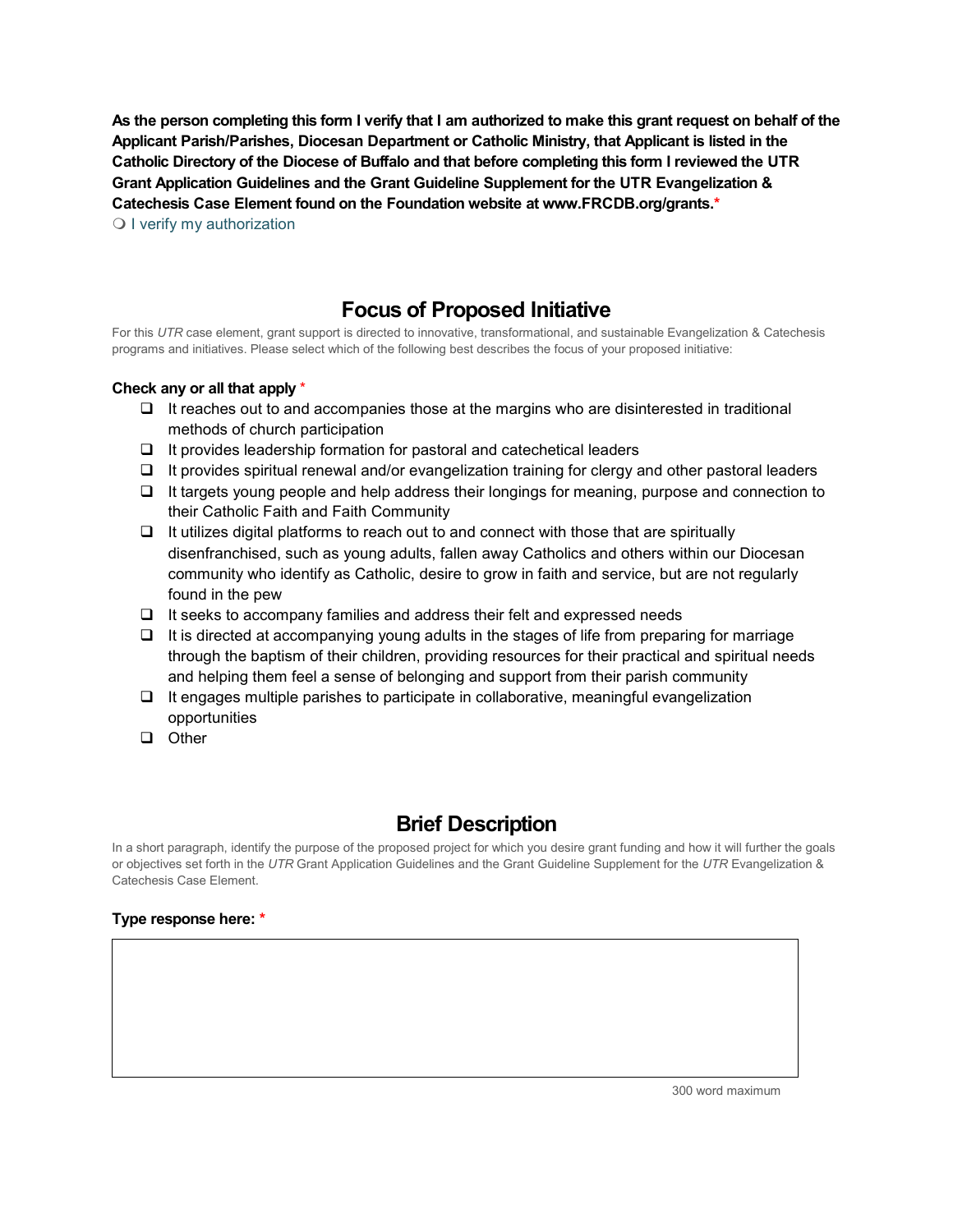### **Outcomes**

List the top three outcomes to be achieved by the grant initiative:

| Outcome #1 * |  |
|--------------|--|
| Outcome #2 * |  |
| Outcome #3 * |  |

# **Who Will Be Served**

Identify the geographic area/population that will be served by the grant funded project, who is the primary targeted outreach group for this initiative.

### **Check all that apply: \***

- **Q** Parish Community
- □ School Community
- **Q** Vicariate Community
- □ Local Community at Large
- □ Target Age Group: Under 13
- □ Target Age Group: 14-19
- □ Target Age Group: 20-30
- □ Target Age Group: Over 30
- **Q** Other Demographic, please identify

### **Promotion**

Identify the ways in which you will reach out to the community to garner support/attendance/awareness of the proposed initiative.

### **How you will promote (check all that apply): \***

- **Q** Bulletin
- □ Signage
- **Q** Pulpit Announcements
- **Q** Newspaper
- **Q** Mailing

 $E_{\text{total}}$  selected in  $S_{\text{total}}$ 

- □ Social Media
- □ Website
- **Q** Promotion Tables at Mass
- Email Blast

| If you selected Social Media, please identity which<br>platforms you will utilize |  |
|-----------------------------------------------------------------------------------|--|
| If you selected 'Newspaper,' please identify which<br>publications you will use   |  |

If you selected 'Email B people are included on

If you selected 'Mailing

| Media,' please identify which<br>e               |  |
|--------------------------------------------------|--|
|                                                  |  |
| aper,' please identify which<br>se               |  |
|                                                  |  |
| Blast,' please identify how many<br>mailing list |  |
|                                                  |  |
| y,' please identify the                          |  |
|                                                  |  |
|                                                  |  |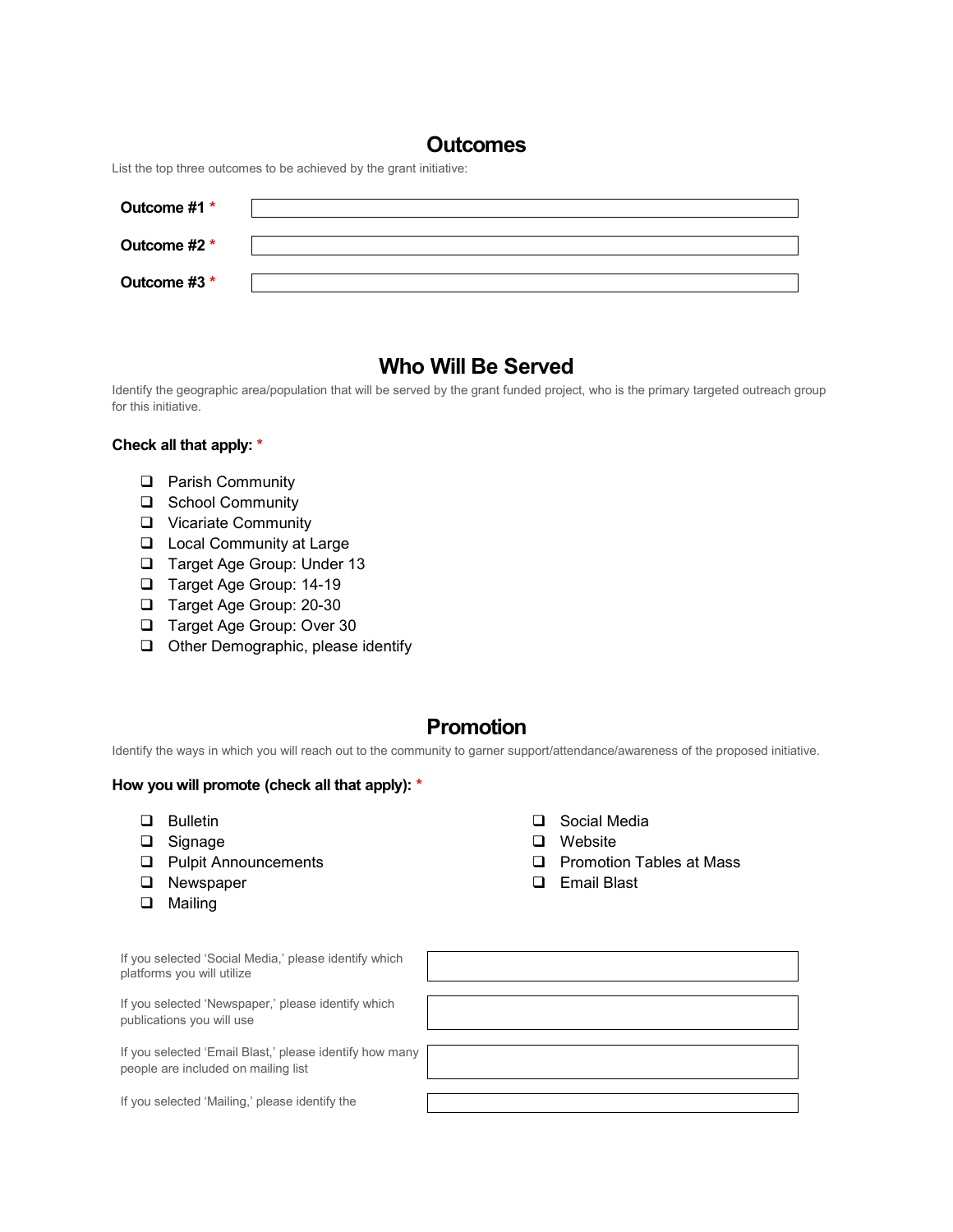| demographic(s) and # of people on mailing list:  |  |  |
|--------------------------------------------------|--|--|
| Where you will promote (check all that apply): * |  |  |

- **Q** Your Parish Community
- **L** Local Community
- **Q** Other Parishes

# **Project Funding**

Describe the initiative's estimated cost and associated funding sources.

| Total Cost of project *  | ъĐ |
|--------------------------|----|
| Grant amount requested * |    |

**Other Sources of Funding for this Grant Request** Applicants are asked to be mindful of cost and expenses of the grant initiative, in an effort to be good stewards of the limited *UTR* Evangelization & Catechesis grant funds, to show a vested interest in the grant initiative, and to build community partnerships to further strengthen the Diocesan community.

### **Other sources of funding for this Grant Request:**

- **D** Other Grants
- **□** Community Partner Donations
- **D** Fundraising
- □ School, Parish, or Ministry Budget
- Parish *UTR* Share
- □ Collection of Registration Fee or Free-Will Offering
- **Q** Other Funding Source

| If 'Other Grants,' amount                                         |  |
|-------------------------------------------------------------------|--|
| If 'Community Partner Donations,' amount                          |  |
| If 'Fundraising,' amount                                          |  |
| If 'School, Parish, or Ministry Budget,' amount                   |  |
| If 'Parish UTR Share,' amount                                     |  |
| If 'Collection of Registration Fee or Free-Will Offering,' amount |  |
| If 'Other Funding Source,' amount                                 |  |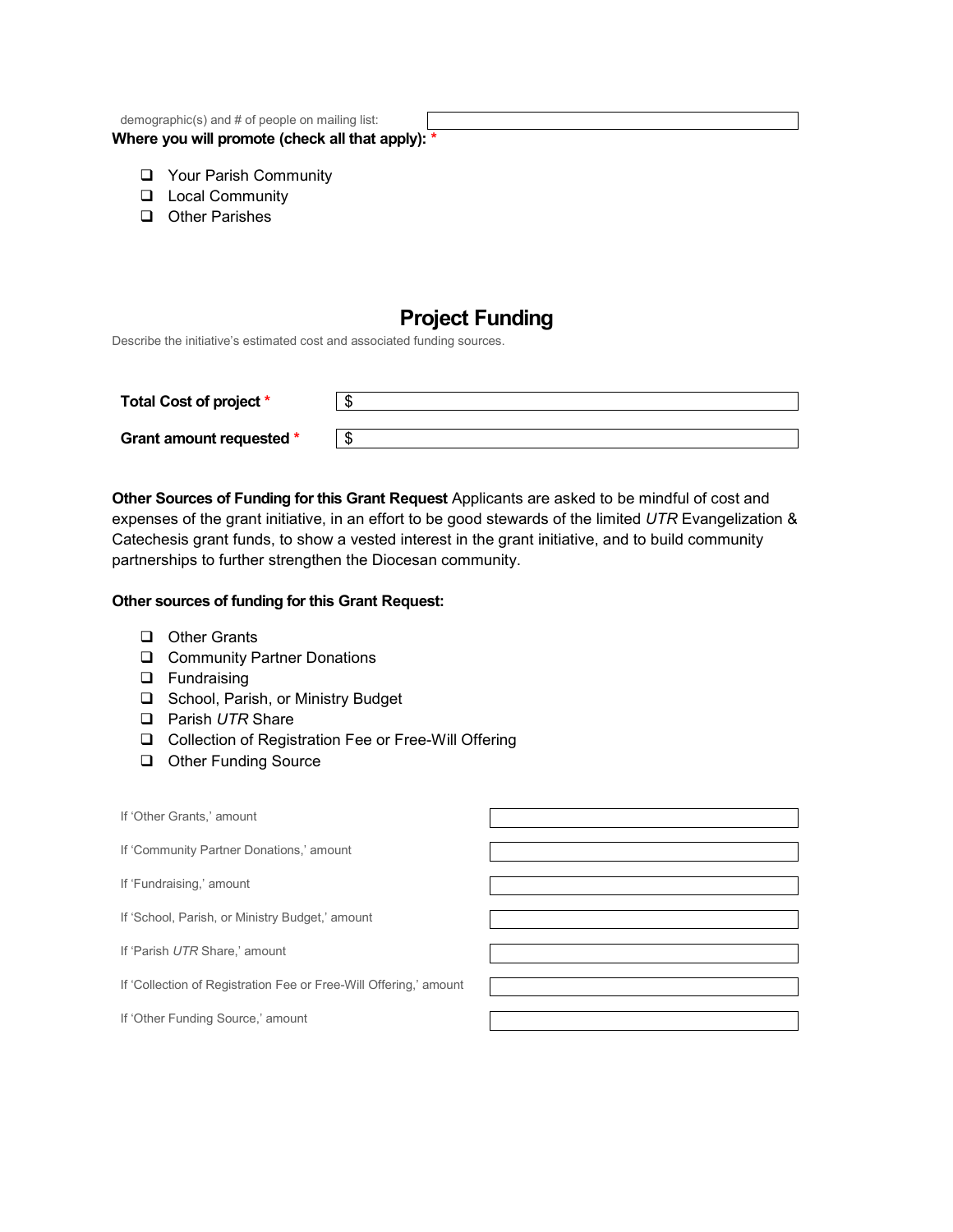# **Project Timetable**

Provide a glimpse into how long this project will take through its completion.

| When do you anticipate starting the project? * |       | $\overline{\phantom{a}}$ |     | $\overline{\phantom{0}}$ |      |
|------------------------------------------------|-------|--------------------------|-----|--------------------------|------|
|                                                | Month |                          | Dav |                          | Year |
| When do you anticipate the completion date? *  |       | $\overline{\phantom{a}}$ |     | $\overline{\phantom{0}}$ |      |
|                                                | Month |                          | Dav |                          | Year |

**Will this be a continuously ongoing program sustainable after the grant funds are expended? \***

- O Yes
- O No

**If 'Yes,' how often will this take place?**

- O Weekly
- O Monthly
- $\bigcirc$  Other (please identify)

| If 'Yes,' funding to sustain the<br>program will be provided by: |  |
|------------------------------------------------------------------|--|
| If 'No,' why won't the program<br>continue?                      |  |

# **Community Collaboration**

Let us know if this is a collaborative initiative which shares resources or utilizes donated services through relationships with other parishes, ministries, Diocesan departments, schools or other community partners.

**Is this a collaborative initiative? \***

O Yes

O No

**If 'Yes,' please list all parties (Parishes, Community Organizations or Businesses, Ministries, Diocesan Departments) that have agreed to partner with you in this project, either through a donation of time, talent, or treasure. Briefly describe their contribution.**